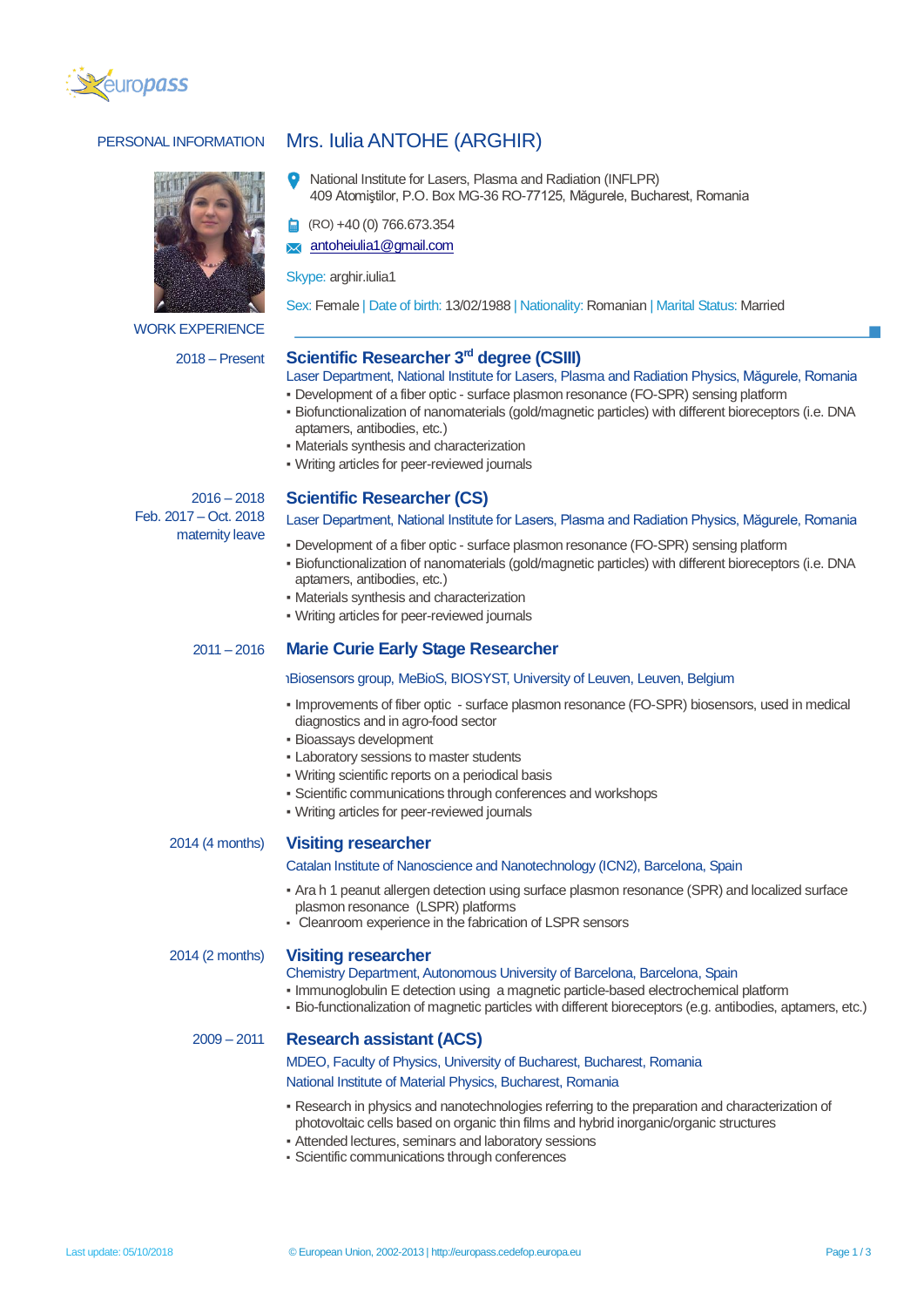

| 2010 (5 months)               | <b>Socrates/Erasmus fellow</b>                                                                                                                                                                                                                                                                                                                                                                                                                                      |  |  |  |
|-------------------------------|---------------------------------------------------------------------------------------------------------------------------------------------------------------------------------------------------------------------------------------------------------------------------------------------------------------------------------------------------------------------------------------------------------------------------------------------------------------------|--|--|--|
|                               | Université catholique de Louvain, Louvain-la-Neuve, Belgium<br>- Cleanroom experience in the fabrication of microelectromechanical systems<br>- Attended lectures, seminars and laboratory sessions                                                                                                                                                                                                                                                                 |  |  |  |
| <b>EDUCATION AND TRAINING</b> |                                                                                                                                                                                                                                                                                                                                                                                                                                                                     |  |  |  |
| September 2011 - May 2016     | Doctoral program (Ph.D.) in Bioscience Engineering<br>Faculty of Bioscience Engineering, KU Leuven, Belgium<br>• PhD thesis: "Fiber optic surface modifications for improved plasmonic biosensing"                                                                                                                                                                                                                                                                  |  |  |  |
| September 2009 - July 2011    | <b>Master program (M.Sc.) in Advance Materials and Nanostructures for</b><br><b>Electronics and Optoelectronics</b><br>University of Bucharest, Faculty of Physics, Bucharest - Măgurele, Romania<br>• Dissertation thesis: "Fabrication and characterization of ZnO thin films for photovoltaic applications"                                                                                                                                                      |  |  |  |
| September 2006 - July 2009    | Bachelor program (B.Sc.) in Physics<br>University of Bucharest, Faculty of Physics, Bucharest - Măgurele, Romania<br>• Specialization: "Medical Physics"<br>- Diploma thesis: "Preparation and characterization of Hybrid photovoltaic structures based on<br>nanostructured ZnO/CuPc"                                                                                                                                                                              |  |  |  |
| <b>ADDITIONAL TRAINING</b>    |                                                                                                                                                                                                                                                                                                                                                                                                                                                                     |  |  |  |
| $2011 - 2015$                 | <b>Thematic and Skills Courses Attendance</b><br>University of Leuven, Leuven, Belgium<br>- Challenges in Materials Research; Biosensor Technology and Bio-electronics; Managing my PhD;<br>Scientific writing; Effective Graphical Displays; Introduction to statistics with JMP                                                                                                                                                                                   |  |  |  |
| $2009 - 2015$                 | <b>Summer Schools Attendance</b><br>Autonomous University of Barcelona, Barcelona, Spain<br>• Magnetic particle based platforms and bioassays<br>International Conference Center of Transilvania University, Brasov, Romania<br>- International Summer School on Fundamentals and Basic Methods of Crystal Growth<br>Aristotle University of Thessaloniki, Thessaloniki, Greece<br>• 3 <sup>rd</sup> International Summer School on Nanosciences & Nanotechnologies |  |  |  |
| $2011 - 2015$                 | <b>Workshops Attendance</b><br>Ecole Polytechnique Fédérale de Lausanne (EPFL), Lausanne, Switzerland<br>• Workshop on Microfabrication/Microfluidics<br>Uppsala University, Uppsala, Sweden<br>- Practical Workshop "Advanced Techniques in Molecular Medicine"<br>IMEC, Heverlee, Belgium<br>• Nanolnk Nanolithography workshop<br>Philips, Eindhoven, Netherlands<br>· Systems architecture of integrated biosensors workshop                                    |  |  |  |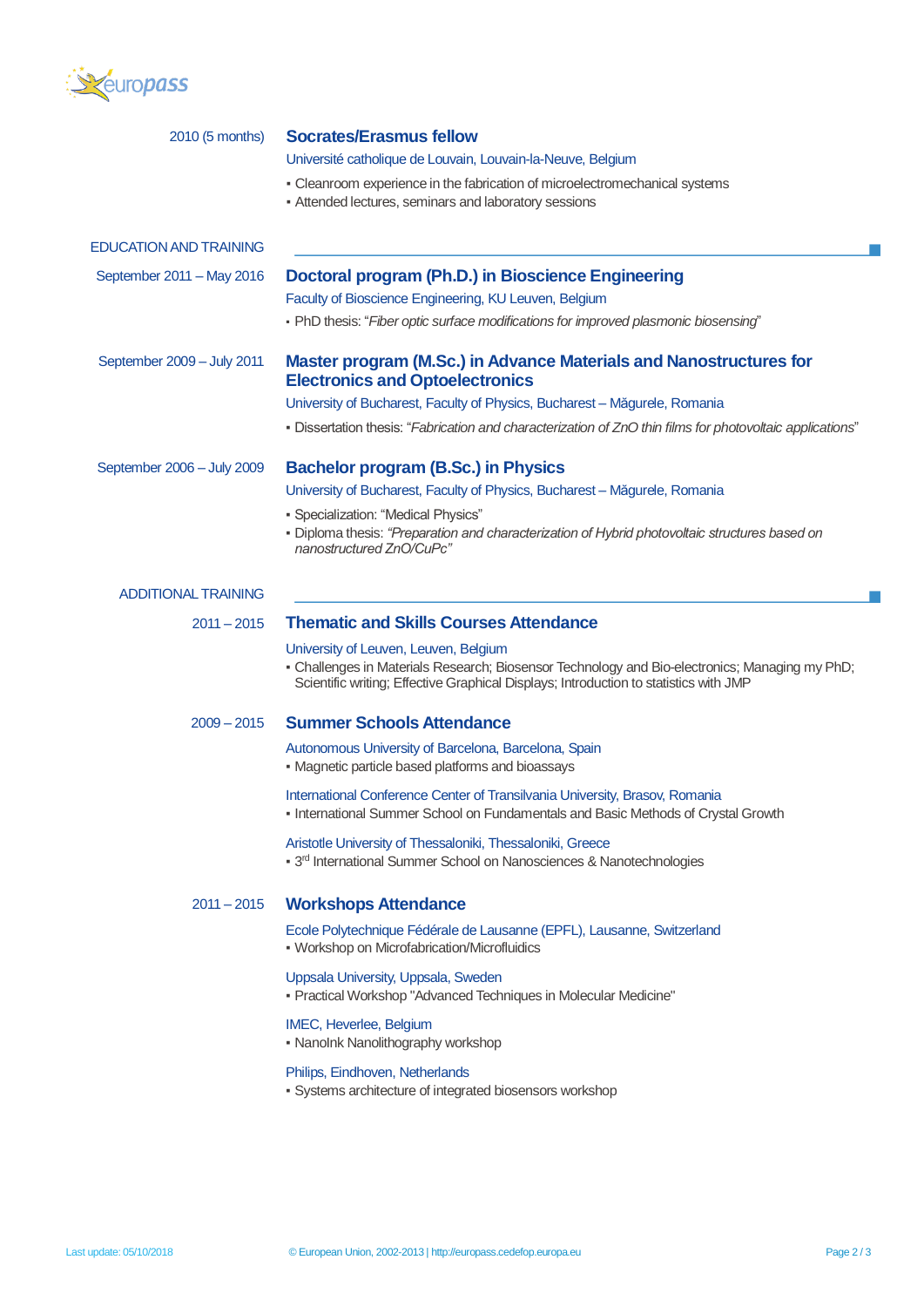

| <b>PERSONAL SKILLS</b>           |                                                                                                                                                                                                                                                                                                                                                                                                                                                                                                                                                                                                                                                          |                |                    |                   |                |  |  |
|----------------------------------|----------------------------------------------------------------------------------------------------------------------------------------------------------------------------------------------------------------------------------------------------------------------------------------------------------------------------------------------------------------------------------------------------------------------------------------------------------------------------------------------------------------------------------------------------------------------------------------------------------------------------------------------------------|----------------|--------------------|-------------------|----------------|--|--|
| Mother tongue(s)                 | Romanian                                                                                                                                                                                                                                                                                                                                                                                                                                                                                                                                                                                                                                                 |                |                    |                   |                |  |  |
| Other language(s)                | <b>UNDERSTANDING</b>                                                                                                                                                                                                                                                                                                                                                                                                                                                                                                                                                                                                                                     |                | <b>SPEAKING</b>    |                   |                |  |  |
|                                  | Listening                                                                                                                                                                                                                                                                                                                                                                                                                                                                                                                                                                                                                                                | Reading        | Spoken interaction | Spoken production | <b>WRITING</b> |  |  |
| English                          | C <sub>2</sub>                                                                                                                                                                                                                                                                                                                                                                                                                                                                                                                                                                                                                                           | C <sub>2</sub> | C <sub>1</sub>     | C <sub>1</sub>    | C <sub>2</sub> |  |  |
| French                           | <b>B2</b>                                                                                                                                                                                                                                                                                                                                                                                                                                                                                                                                                                                                                                                | B <sub>2</sub> | <b>B1</b>          | A2                | A <sub>1</sub> |  |  |
| Spanish                          | <b>B2</b>                                                                                                                                                                                                                                                                                                                                                                                                                                                                                                                                                                                                                                                | <b>B1</b>      | A2                 | A2                | A <sub>1</sub> |  |  |
|                                  | Levels: A1/2: Basic user - B1/2: Independent user - C1/2 Proficient user<br>Common European Framework of Reference for Languages                                                                                                                                                                                                                                                                                                                                                                                                                                                                                                                         |                |                    |                   |                |  |  |
| Communication and writing skills | Excellent communication and scientific dissemination skills acquired through:<br>• Many scientific presentations and laboratory/seminar sessions held<br>• Several attendances to conferences, workshops and summer schools<br>- Writing of various scientific reports and peer-reviewed publications                                                                                                                                                                                                                                                                                                                                                    |                |                    |                   |                |  |  |
| <b>Analytical thinking</b>       | Problem solving and managerial skills acquired through:<br>· Experimental planning; Data analysis; Scientific writing; Lectures                                                                                                                                                                                                                                                                                                                                                                                                                                                                                                                          |                |                    |                   |                |  |  |
| <b>Organisational skills</b>     | Acquired through:<br>• Organization and presentation of 2 seminars, KU Leuven, Belgium (2014, 2015)<br>- Member in the organizing committee of the first European Conference on Novel Technologies for In<br>Vitro Diagnostics, KU Leuven, Belgium (2014)<br>- Organization of a demonstration from "NanoSight" about nanoparticle tracking analysis, KU Leuven,<br>Belgium (2012)<br>- Member in the organizing committee of the National Fair of Education, University of Bucharest,<br>Bucharest (2007-2009)<br>- General secretary and active member of the Local Association of Physics Students, University of<br>Bucharest, Bucharest (2008-2011) |                |                    |                   |                |  |  |
| <b>Mentoring skills</b>          | Acquired through:<br>• Laboratory sessions to master students (2012-2015)<br>• Supervision of new PhD students in the group and master students (2012-2015)                                                                                                                                                                                                                                                                                                                                                                                                                                                                                              |                |                    |                   |                |  |  |
| <b>Computer skills</b>           | - Proficient user of the Microsoft products (Windows, Office suite) and of the LaTeX platform<br>· Origin (OriginLab); ImageJ; Photo, audio and video processing                                                                                                                                                                                                                                                                                                                                                                                                                                                                                         |                |                    |                   |                |  |  |
| <b>SCIENTIFIC OUTPUT</b>         |                                                                                                                                                                                                                                                                                                                                                                                                                                                                                                                                                                                                                                                          |                |                    |                   |                |  |  |
| Scholarships and awards          | 2017:<br>• Materials Research Express - IOP Outstanding Reviewer Award 2017<br>• Materials Research Express - IOP International Advisory Board Member                                                                                                                                                                                                                                                                                                                                                                                                                                                                                                    |                |                    |                   |                |  |  |
|                                  | From 2011 to 2014:<br>- Early stage researcher Marie Curie fellowship - European Commission                                                                                                                                                                                                                                                                                                                                                                                                                                                                                                                                                              |                |                    |                   |                |  |  |
|                                  | From 2006 to 2009:<br>• Bachelor scholarship awarded by University of Bucharest                                                                                                                                                                                                                                                                                                                                                                                                                                                                                                                                                                          |                |                    |                   |                |  |  |
| Conferences                      | - Participation at more than 20 national and international communication events.                                                                                                                                                                                                                                                                                                                                                                                                                                                                                                                                                                         |                |                    |                   |                |  |  |
| Scientific publications          | I am the first author or co-author of 9 research papers published in peer-reviewed journals; 1 book<br>and 2 book chapters<br>- h-index: 5 according to Web of Science and 7 according to Google Scholar<br>- Citations: 76 according to Web of Science and 95 according to Google Scholar                                                                                                                                                                                                                                                                                                                                                               |                |                    |                   |                |  |  |
| Scientific reviewer              | • Materials Research Express; Biomedical Physics & Engineering Express; Nanotechnology; Journal<br>of Optics; Journal of Physics D; Optics Communications                                                                                                                                                                                                                                                                                                                                                                                                                                                                                                |                |                    |                   |                |  |  |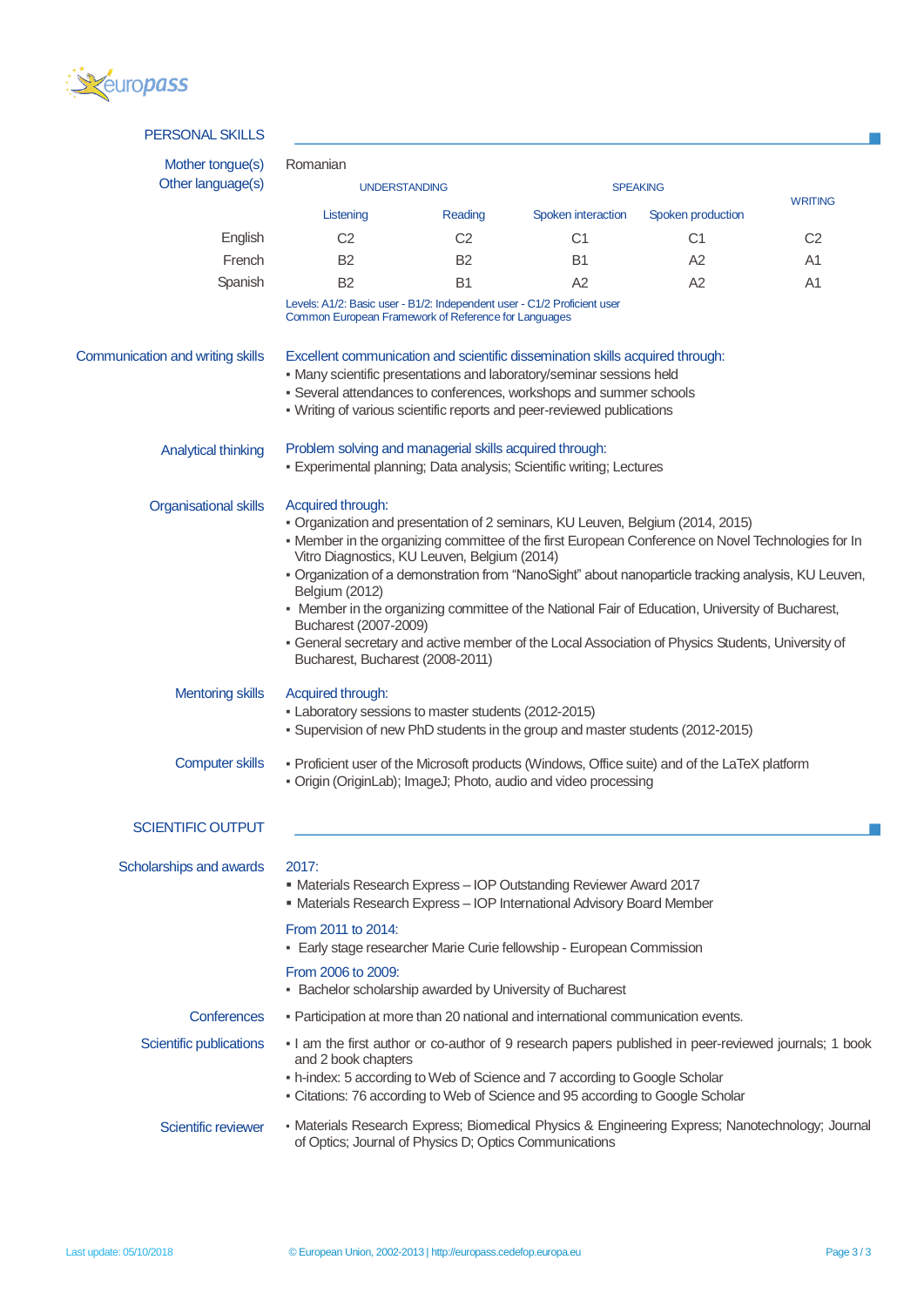

#### **WORKSHOPS & CONFERENCES**

#### **National and international conferences**

- **1. Arghir, I.,** Spasic, D., Delport, F., Lammertyn, J. *Surface modification strategies toward more stable and sensitive fiber optic – SPR biosensors*, Diatech 2014, Leuven, Belgium, 2014 (poster presentation).
- **2.** Delport, F., Knez, K., Janssen, K., **Arghir, I.,** Lu, J., Mariën, N., Spasic, D., Lammertyn, J. *Fiber optic biosensing for multiplex DNA and protein quantification*, Diatech 2014, Leuven, Belgium, 2014 (oral presentation).
- **3. Arghir, I.,** Spasic, D., Decrop, D., Knez, K., Delport, F., Lammertyn, J. *Silanization of 3D surfaces: a step forward toward more stable Fiber Optic – SPR biosensing platforms*, Biosensors 2014, Melbourne, Australia, 2014 (poster presentation).
- **4.** Delport, F., Knez, K., **Arghir, I.,** Mariën, N., Spasic, D., Lammertyn, J. *Fiber optic biosensing platform for real-time multiplex quantification and detection of bacterial DNA*, Biosensors 2014, Melbourne, Australia, 2014 (oral presentation).
- **5.** Delport, F., Knez, K., Janssen, K., **Arghir, I.,** Mariën, N., Tran, D., Spasic, D., Vermeir, S., Pollet, J., Lammertyn, J. *Aptamer and DNA hybridization assays on gold fiber optic sensors with nanoparticle signal enhancement*, OSA optical sensors, Barcelona, Spain, 2014 (oral presentation).
- **6.** Delport, F., Knez, K., **Arghir, I.,** Mariën, N., Spasic, D., Vermeir, S., Lammertyn, J. *Fiber optic biosensing for allergen and pathogen screening in food*, Rapid Methods Europe, Noordwijkerhout, The Netherlands, 2014 (oral presentation).
- **7. Arghir, I.,** Delport, F., Knez, K., Spasic, D., Lammertyn, J. *Strategies for Enhancing Fiber Optic SPR Sensor Performance*, Conference on Plasmonics, Leuven, Belgium, 2013 (poster presentation).
- **8. Arghir, I.,** Knez, K., Janssen, K., Decrop, D., Spasic, D., Lammertyn, J. *Surface Nanostructuring and Silanization for Improved Fiber Optic SPR Biosensing*, 18th National Symposium on Applied Biological Sciences, Ghent, Belgium, 2013 (poster presentation).
- **9. Arghir, I.,** Knez, K., Janssen, K., Pollet, J., Lammertyn, J., Spasic, D. *Nanostructuring Optical Surfaces towards FO–SPR Biosensors with Improved Performances*, International Conference on Scientific and Clinical Applications of Magnetic Carriers. Minneapolis, MN, USA, 2012 (poster presentation).
- **10. Arghir, I.,** Knez, K., Janssen, K., Pollet, J., Lammertyn, J., Spasic, D. *Nanostructuring Fiber Optic – SPR Surfaces for Improving Bioassay Performance*, 2nd NanoSensEU symposium on biosensor development. Trends and technology, Hasselt, Belgium, 2012 (poster presentation).
- **11.** Iftimie, S., Majkic, A., Besleaga, C., Radu, A., **Arghir, I.,** Florica, C., Radu, M., Bratina, G., Antohe, S. *Study of Physical Properties of ITO/PEDOT/P3HT:PCBM(1:1)/LiF/Al Photovoltaic Cells*, Annual Scientific Conference, University of Bucharest, Romania, 2010 (oral presentation).
- **12.** Simon, S., Besleaga, C., Stan, G.E., Ion, L., **Arghir, I.,** Antohe, S. *The Influence of Magnetron Sputtering Conditions on the Physical Properties of (00l) Oriented Nanostructured ZnO Thin Films*, Physics Conference Tim-10, Timisoara, Romania, 2010 (poster presentation).
- **13.** Iftimie, S., Besleaga, C., **Arghir, I.,** Florica, C., Ion, L., Antohe, S. *Electrical and optical properties of ITO/PEDOT/P3HT:PCBM (1:1)/LiF/Al photovoltaic cells*, National Physics Conference (CNF), Iasi, Romania, 2010 (poster presentation).
- **14.** Besleaga, C., Stan, G., **Arghir, I.,** Florica, C., Radu, A., Nemnes, G.A. *Structural, electrical and optical properties of rf-magnetron sputtered ZnO thin films*, National Physics Conference (CNF), Iasi, Romania, 2010 (poster presentation).
- **15.** Besleaga, C., Nistor, M., **Arghir, I.,** Simon, S., Ion, L., Antohe, S. *Metal-Semiconductor transition in q-2D Disordered Systems*, Annual Scientific Conference 2010, University of Bucharest, Romania, 2010 (oral presentation).
- **16.** Iftimie, S., Majkic, A., Besleaga, C., Radu, A., **Arghir, I.,** Florica, C., Radu, M., Ion, L., Bratina, G., Antohe, *S. Study of Physical Properties of ITO/PEDOT/P3HT:PCBM(1:1)/LiF/Al Photovoltaic Cells*, 11th International Balkan Workshop on Applied Physics, Constanta, Romania, 2010 (oral presentation).
- **17.** Iftimie, S., Majkic, A., Besleaga, C., Radu, A., Tazlaoanu, C., **Arghir, I.,** Radu, M., Craciun, S., Ion, L., Bratina, G., Antohe, S. *Study of electrical and optical properties of ITO/PEDOT/P3HT:PCBM(1:1)/LiF/Al photovoltaic structures*, E-MRS Spring Meeting, Strasbourg, France, 2010 (poster presentation).
- **18.** Besleaga, C., Stan, G.E., **Arghir, I.,** Ion, L., Antohe, S. *Structural, Electrical and Optical Properties of RF-Sputtered ZnO Thin Films*,11th International Balkan Workshop on Applied Physics, Constanta, Romania, 2010 (oral presentation).
- **19. Arghir, I.,** Besleaga, C., Florica, C., Mitran, T., Tazlaoanu, C., Covlea, V., Ion, L., Antohe, S. *Properties of nanostructured ZnO Thin Films for Photovoltaic Applications*, Annual Scientific Conference 2009, University of Bucharest, Romania, 2009 (oral presentation).
- **20.** Besleaga, C., **Arghir, I.,** Mitran, T., Tazlaoanu, C., Dina, N., Covlea, V., Nemnes, A., Ion, L., Antohe, S. *Preparation and Characterization of Hybrid Photovoltaic Structurs Based on nanostructured ZnO/CuPc*, Brasov, Romania, 2009 (oral presentation).
- **21.** Iftimie, S., Skraba, P., Tazlaoanu, C., Radu, A., Magherusan, L., Radu, M., Besleaga, C., **Arghir, I.,** Ion, L., Bratina, G., Antohe, S. *Electrical and Photoelectrical Properties of Organic Photovoltaic Cells*, 6th International Conference – NN09 & 3rd International Summer School- SS-NN09 on Nanosciences & Nanotechnologies, Thessaloniki, Greece, 2009 (poster presentation).
- **22. Arghir, I.,** Besleaga, C., Florica, C., Mitran, T., Tazlaoanu, C., Covlea, V., Ion, L., Antohe, S. *Properties of nanostructured ZnO Thin Films for Photovoltaic Applications*, Annual Scientific Conference 2009, University of Bucharest, Romania, 2009 (oral presentation).
- **23.** Florica, C., **Arghir, I.,** Skraba, P., Crisan, A.D., Magherusan, L., Tazlaoanu, C., Ion, L., Antohe, S*. Electrical and Photoelectrical Properties of Organic Photovoltaic Cells*, International Workshop on RENEWABLE ENERGY SOUCES, Bucharest, Romania, 2008 (poster presentation).
- **24.** Florica, C., **Arghir, I.,** Crisan, A.D., Tazlaoanu, C., Ion, L., Antohe, S*. Electrical and Photoelectrical Properties of Organic Photovoltaic Cells*, International Conference of Physics Students (ICPS), Krakow, Poland, 2008 (poster presentation).